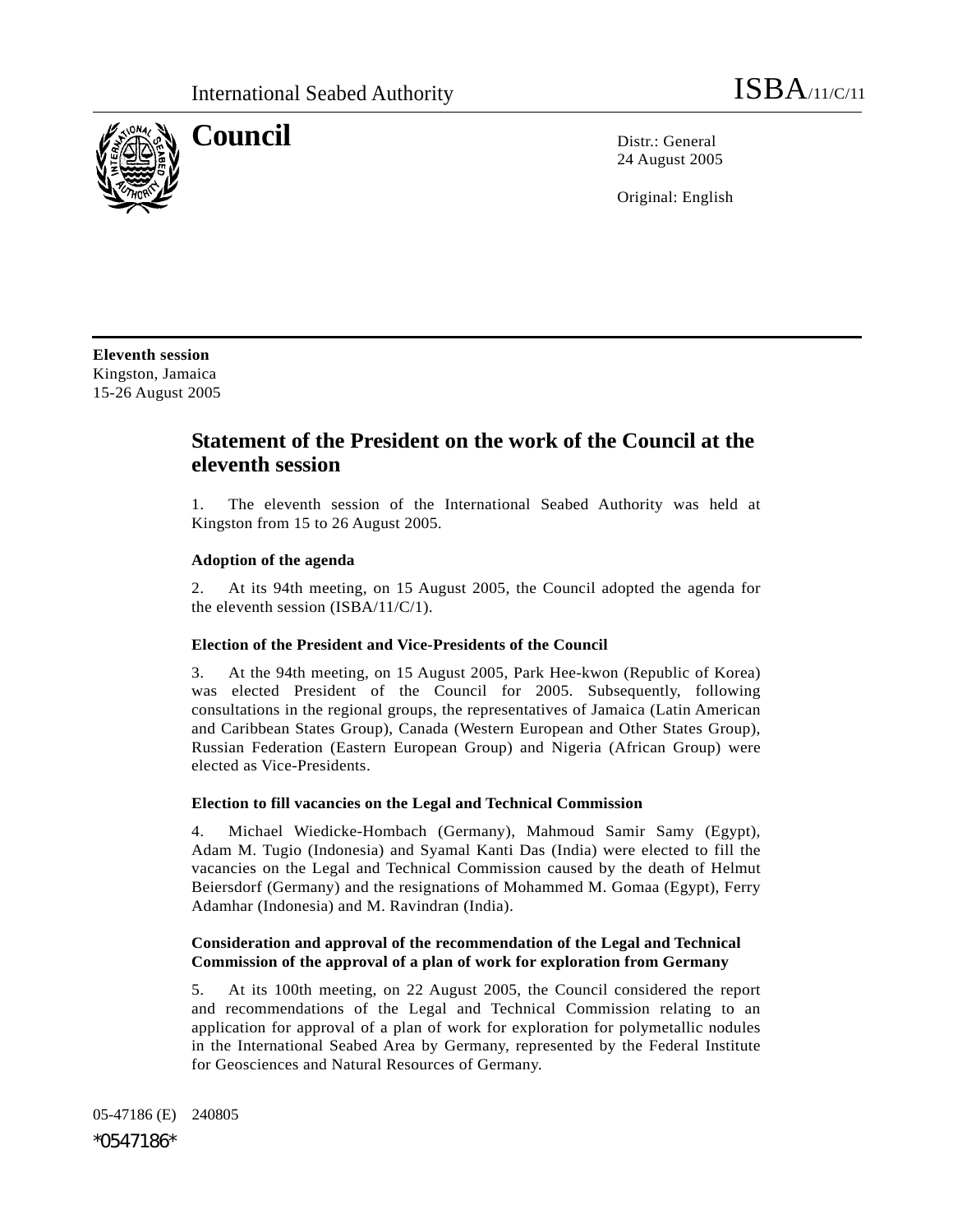6. A total of 23 members of the Council and 2 observers spoke to welcome the application by Germany. The Secretary-General said that the consideration and approval of the German application within the framework of the United Nations Convention on the Law of the Sea and the 1994 Agreement relating to the Implementation of Part XI of the Convention, as well as the Regulations for Prospecting and Exploration for Polymetallic Nodules in the Area represented an important milestone. The application for a plan of work for exploration by Germany was the first such new application to have been made since the Convention had entered into force. As such, it represented confidence in the International Seabed Authority and in the system established to administer the resources of the Area. The representative of Germany expressed his appreciation to the Council for its approval of the plan of work for exploration. He took note of the interest expressed by members of the Council in the training programme proposed by Germany and explained that training would be provided for up to 10 people. The details of the training would be developed in due course, prior to signature of the contract for exploration.

7. The Council, acting on the basis of the data and information submitted by Germany and the recommendation of the Legal and Technical Commission, decided to designate Sectors W2 and E2 as specified in annex II of document ISBA/11/C/7 as the area reserved for the Authority. It further decided to allocate Sectors W1 and E1 as specified in the same document as the exploration area for Germany. The Council also decided to request the Secretary-General to take the steps necessary to issue the plan of work for exploration in the form of a contract between the Authority and Germany. The decision of the Council is contained in document ISBA/11/C/10.

#### **Report of the Finance Committee**

8. At its 101st meeting, on 22 August 2005, the Council received the report of the Finance Committee, contained in document ISBA/11/A/8-ISBA/11/C/9.

9. The Council took note of the report and decided to recommend to the Assembly to adopt the following recommendations made by the Finance Committee:

(a) To appoint Deloitte & Touche as independent auditor for 2005 and 2006;

 (b) To urge the members of the Authority to pay their assessed contributions to the budget on time and in full and to contribute to the voluntary trust fund;

 (c) To approve the assessed contributions of Burkina Faso, Denmark and Latvia, which had become new members of the Authority in 2004 and 2005, towards the administrative budget of the Authority and the Working Capital Fund for 2004 and 2005;

 (d) To approve the recommendations relating to the balance of the fund for fees paid by former registered pioneer investors contained in paragraph 12 of the Committee's report.

## **Report of the Legal and Technical Commission**

10. At its 102nd meeting, on 23 August 2005, the Council received a report of the Chairman of the Legal and Technical Commission (ISBA/11/C/8) on the work of the Commission during the eleventh session. The Council acknowledged with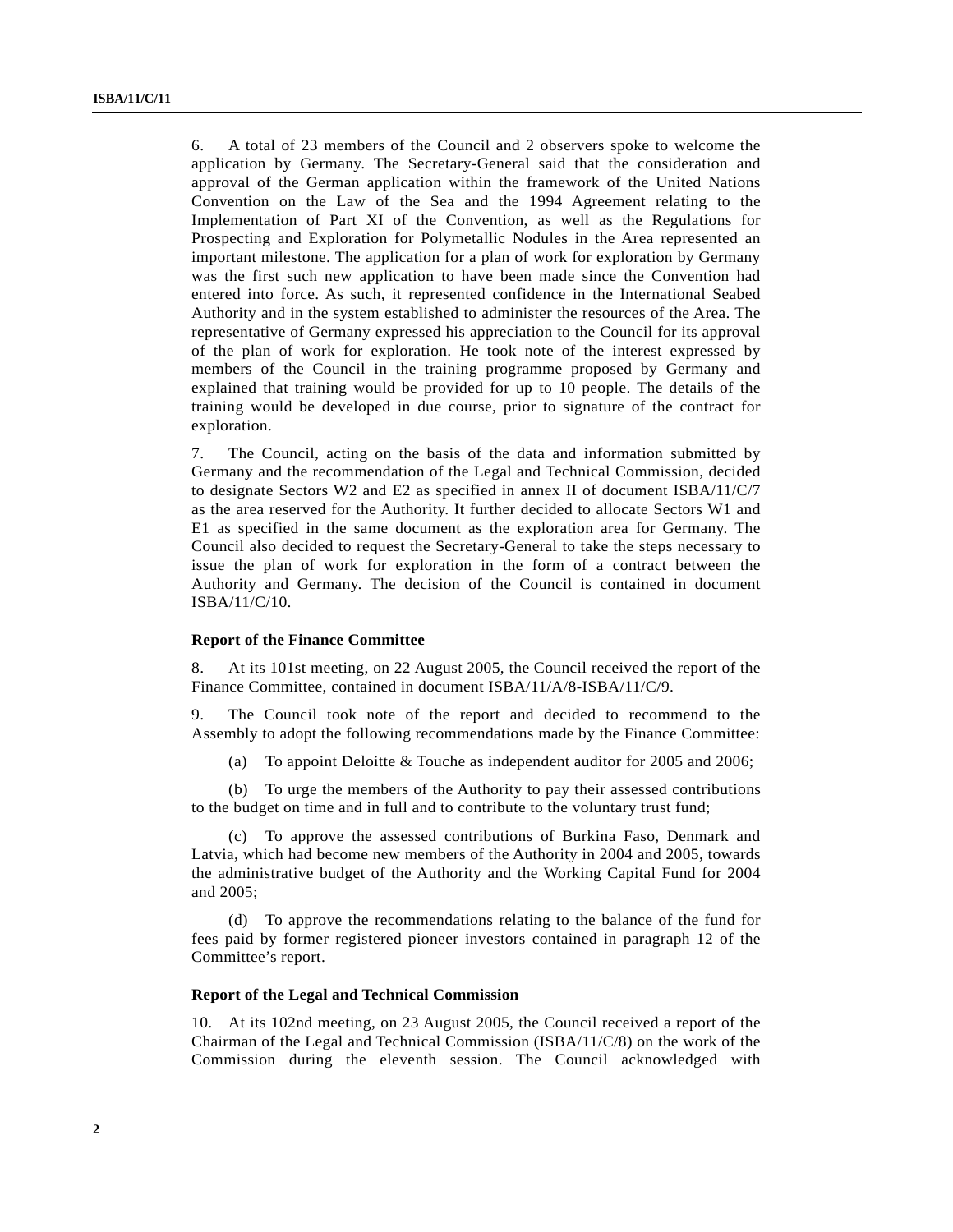appreciation the work done by the Commission and took note of the contents of the report. With respect to the voluntary fund to support the participation of members of the Commission from developing countries, the representative of Trinidad and Tobago announced the intention of his Government to contribute the sum of \$10,000 to the fund.

11. In response to questions raised by several delegations concerning the size and composition of the Commission, the Secretary-General reminded the Council that, at previous elections, the Council had used its powers under article 163, paragraph 2, of the Convention to increase the size of the Commission, but that this had been without prejudice to future elections. The next election of all the members of the Legal and Technical Commission would take place in 2006. Members of the Council took note in particular of the need for members of the Commission to have an appropriate mix of relevant skills and qualifications, as envisaged in article 165 of the Convention.

12. The Secretary-General informed the Council that he had taken note of the various concerns and suggestions raised by the Legal and Technical Commission relating to possible future workshops by the Authority and the future work of the Commission and that he would examine how the concerns of the Commission could be accommodated within the work programme of the Authority. Several members of the Council also commented on the review and evaluation by the Commission of the annual reports of contractors. It was noted that the relationship between the contractors and the Authority was governed by the standard clauses contained in the Regulations for Prospecting and Exploration for Polymetallic Nodules in the Area. The Regulations also set out in detail the procedures for periodic review of the plan of work for exploration through consultations between contractors and the Secretary-General as well as the procedures for reporting thereon to the Commission and to the Council.

## **Consideration of the draft regulations for prospecting and exploration for polymetallic sulphides and cobalt-rich ferromanganese crusts in the Area**

13. The Council carried out a first reading of the draft regulations on prospecting and exploration for polymetallic sulphides and cobalt-rich ferromanganese crusts proposed by the Legal and Technical Commission (ISBA/10/C/WP.1).

14. The Council took note of the explanatory notes provided by members of the Legal and Technical Commission in document ISBA/11/C/5. Nevertheless, the Council considered that further explanation and elaboration was required with respect to certain aspects of the draft regulations. The Council requested the Secretary-General, in consultation, as necessary, with the Legal and Technical Commission, to provide the Council with a more detailed analysis and elaboration of the following aspects of the draft regulations:

 (a) With respect to prospecting, the Council requested further clarification of the relationship between prospecting and exploration and the justifications for the specific changes proposed by the Commission;

 (b) With respect to the size of areas for exploration, the Council requested that further information be provided on the proposed system of allocating exploration blocks and the way in which it might operate in practice, as well as on